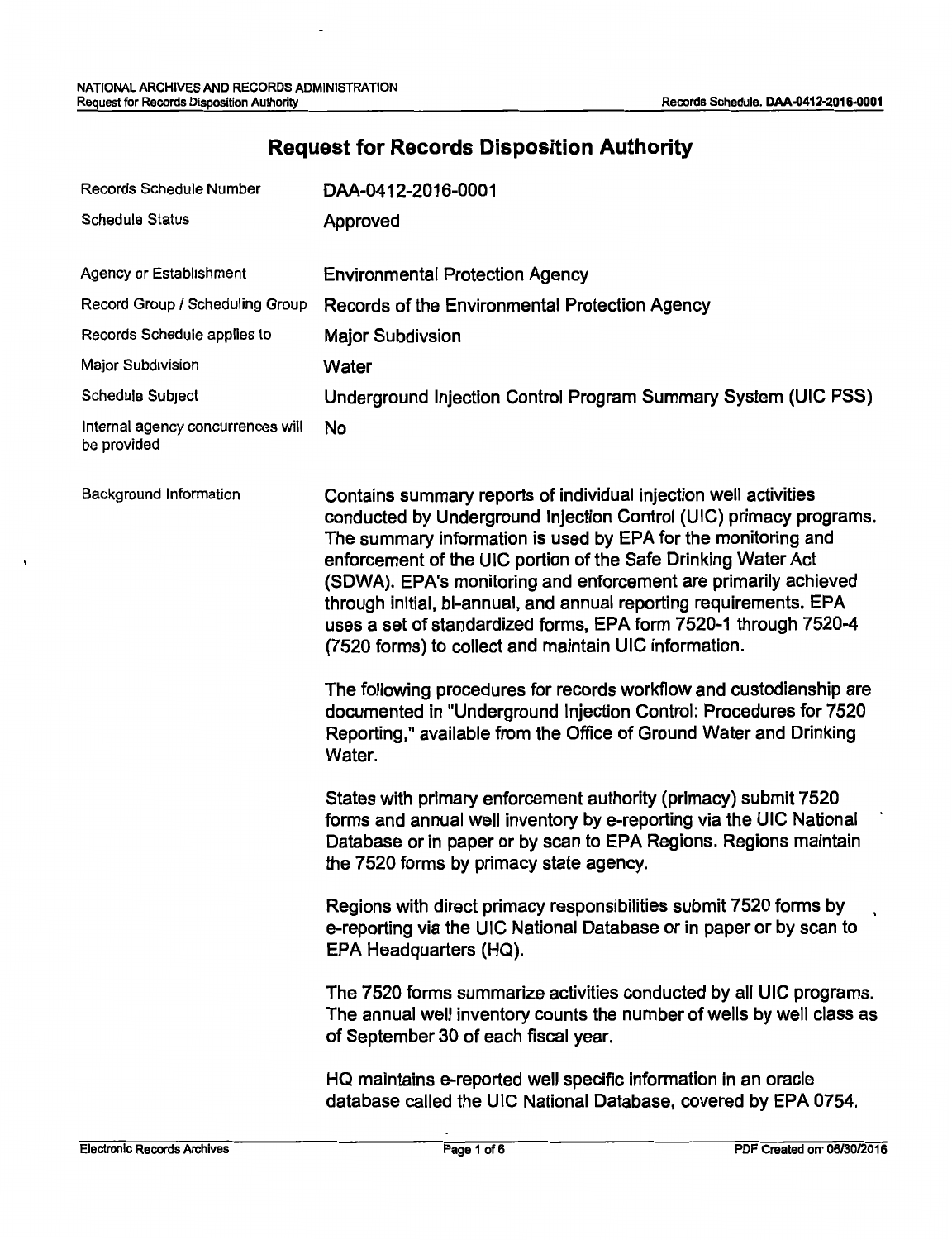$\mathbf{I}$ 

Regions submit scanned copies of state paper forms to HQ which maintains them as the National 7520 Compilation.

HQ also maintains the summary information from the scanned 7520 forms and the e-reported data on a PC-based system called the UIC Program Summary System (UIC PSS).

The 7520 forms summaries represent the minimum information necessary to achieve the Agency's goals and satisfy regulatory requirements (e.g., permits, compliance and enforcement, inspection and mechanical integrity testing). Annual inventory is submitted separately and maintained in HQ.

#### Item Count

| Number of Total Disposition   Number of Permanent | Disposition Items | <b>Number of Temporary</b> | Number of Withdrawn |
|---------------------------------------------------|-------------------|----------------------------|---------------------|
| l Items                                           |                   | Disposition Items          | l Disposition Items |
|                                                   |                   |                            |                     |

GAO Approval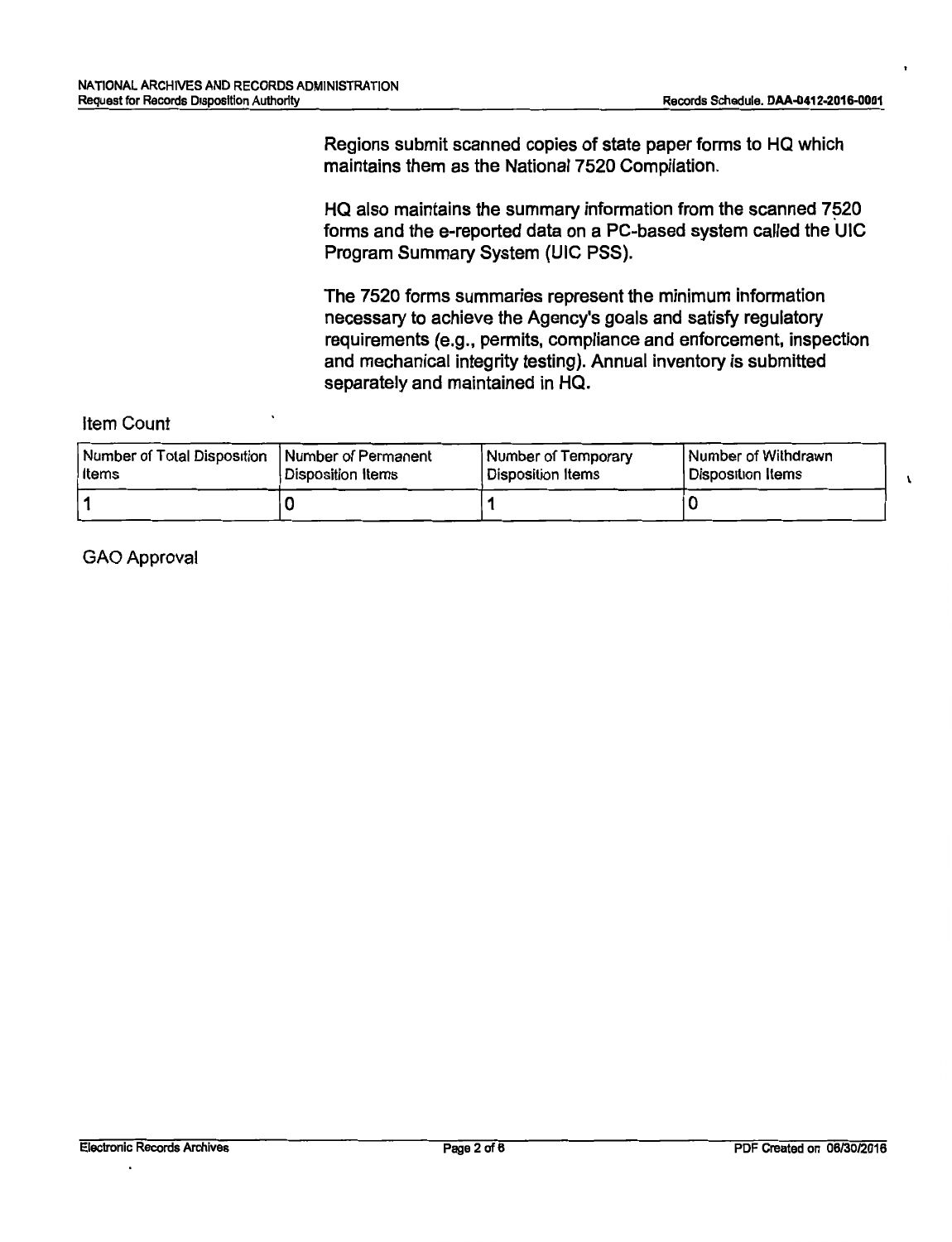### Outline of Records Schedule Items for DAA-0412-2016-0001

| Sequence Number |                                                       |
|-----------------|-------------------------------------------------------|
|                 | Electronic data                                       |
|                 | Disposition Authority Number: DAA-0412-2016-0001-0001 |

 $\overline{\phantom{a}}$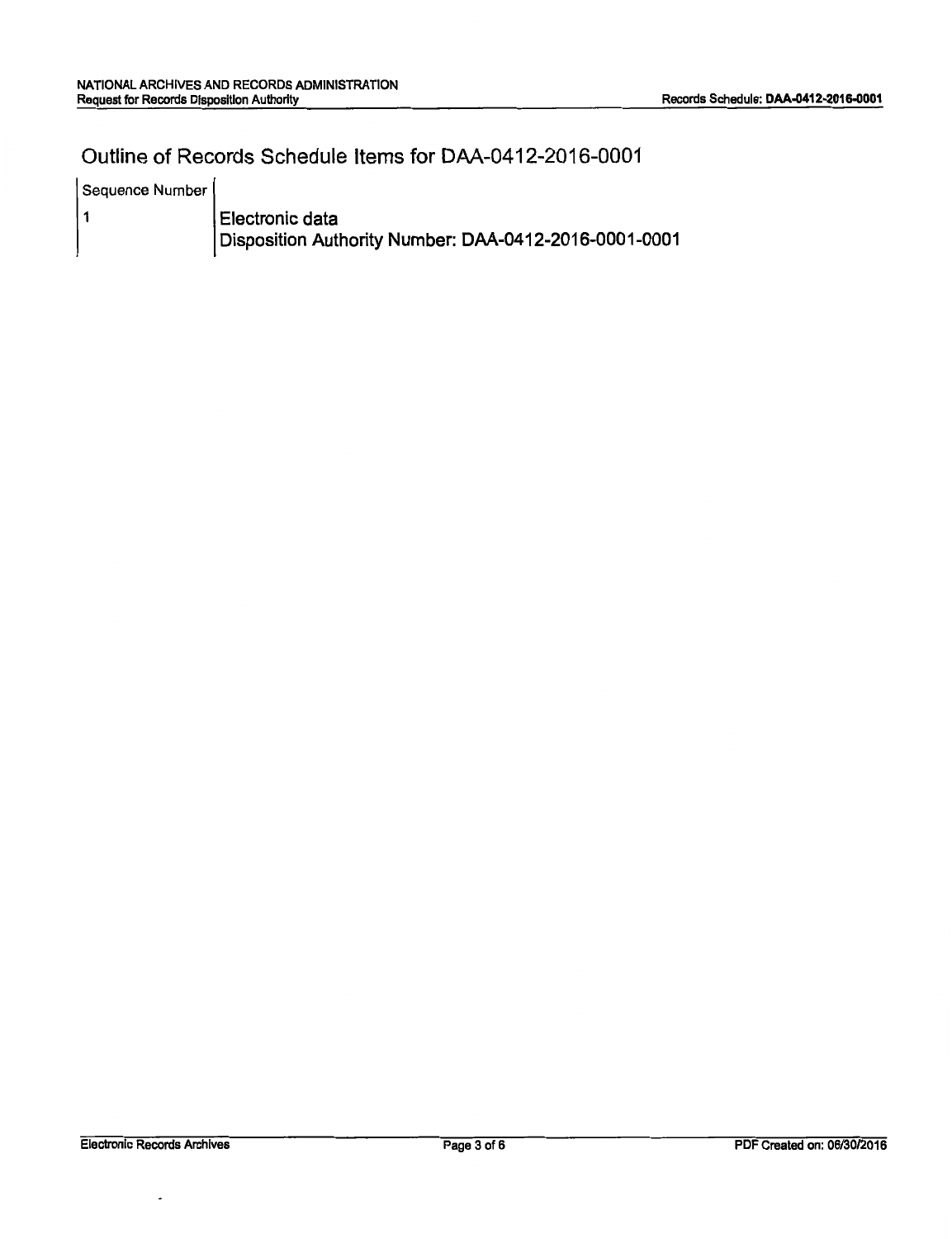## Records Schedule Items

| Sequence Number |                                                                                                                                     |                                     |                                                                                                |  |  |
|-----------------|-------------------------------------------------------------------------------------------------------------------------------------|-------------------------------------|------------------------------------------------------------------------------------------------|--|--|
| 1               | Electronic data                                                                                                                     |                                     |                                                                                                |  |  |
|                 | Disposition Authority Number                                                                                                        | DAA-0412-2016-0001-0001             |                                                                                                |  |  |
|                 | Final Disposition                                                                                                                   | Temporary                           |                                                                                                |  |  |
|                 | Item Status                                                                                                                         | Active                              |                                                                                                |  |  |
|                 | Is this item media neutral?                                                                                                         | <b>No</b>                           |                                                                                                |  |  |
|                 | Explanation of limitation                                                                                                           | Records consist of electronic data. |                                                                                                |  |  |
|                 | Do any of the records covered<br>by this item currently exist in<br>electronic format(s) other than e-<br>mail and word processing? | Yes                                 |                                                                                                |  |  |
|                 | Do any of the records covered<br>by this item exist as structured<br>electronic data?                                               | Yes                                 |                                                                                                |  |  |
|                 | Manual Citation                                                                                                                     |                                     | <b>Manual Title</b>                                                                            |  |  |
|                 | EPA 0432 item c                                                                                                                     |                                     |                                                                                                |  |  |
|                 | <b>GRS or Superseded Authority</b><br>Citation                                                                                      | N1-412-95-4/4                       |                                                                                                |  |  |
|                 | <b>Disposition Instruction</b>                                                                                                      |                                     |                                                                                                |  |  |
|                 | <b>Cutoff Instruction</b>                                                                                                           |                                     | Close when end of fiscal year occurs and when no<br>longer needed for current Agency business. |  |  |
|                 | <b>Retention Period</b>                                                                                                             |                                     | Destroy 5 year(s) after file closure.                                                          |  |  |
|                 | Additional Information                                                                                                              |                                     |                                                                                                |  |  |
|                 | <b>GAO Approval</b><br><b>Not Required</b>                                                                                          |                                     |                                                                                                |  |  |

 $\lambda$